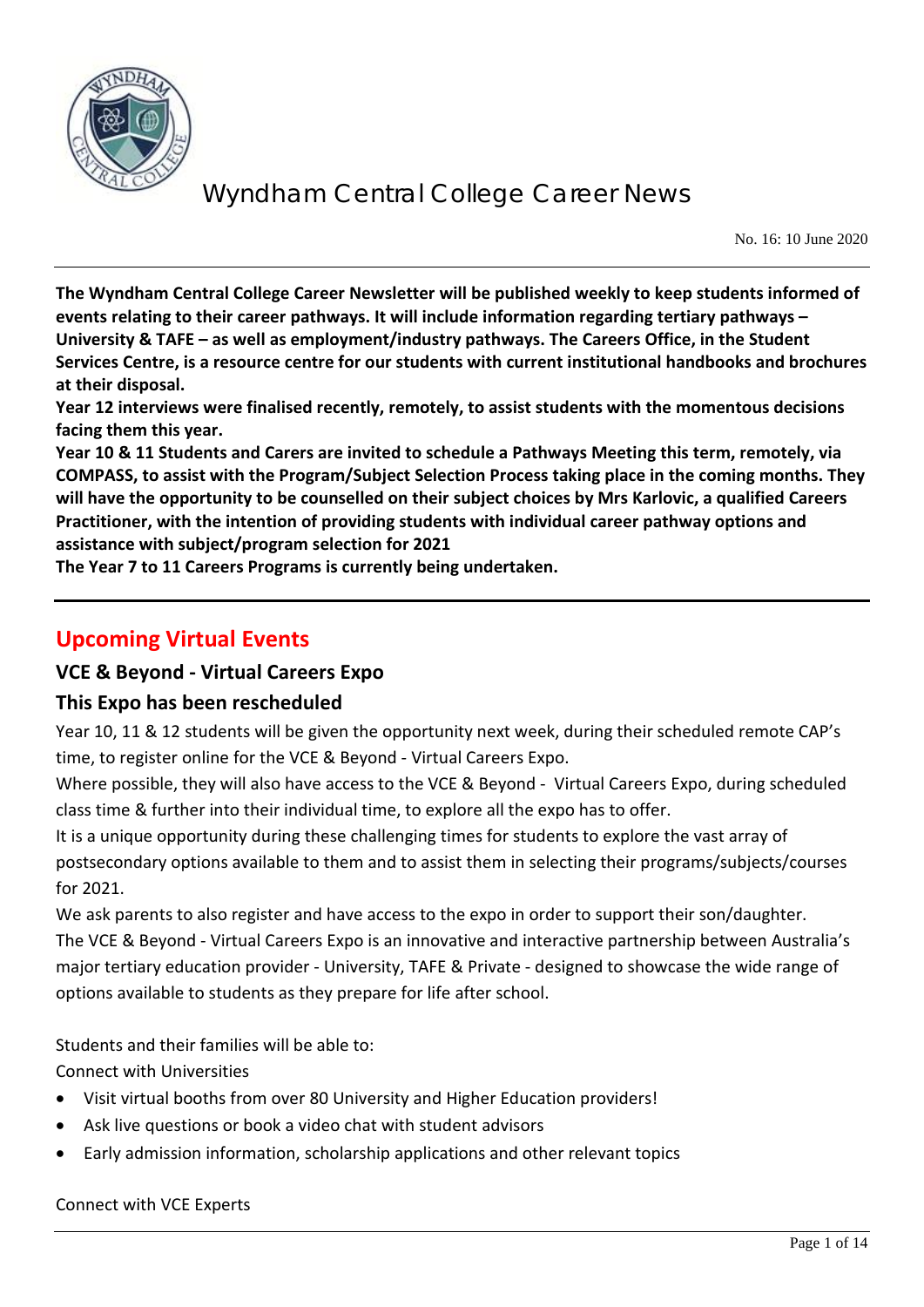

No. 16: 10 June 2020

- Pick and choose daily webinars
- Specific career strategies for success
- Dealing with stress, maintaining motivation
- Parent-specific tips to support your child

When: Wednesday  $17<sup>th</sup>$  June, 4.30pm – 7.30pm Thursday  $18<sup>th</sup>$  June,  $4.30$ pm – 7.30pm Saturday  $20^{th}$  June,  $10$ am – 1pm Sunday  $21^{st}$  June,  $10$ am – 1pm

Information and RSVP:<https://bit.ly/2XMrz5r> *Information and RSVP:<https://bit.ly/2XMrz5r>*

Note: the HSC and Beyond Expo will be running 24 - 28 June,<https://bit.ly/3fnHPQG>

### **Western Victorian Careers Expo**

This event will be run online and there is a huge range of exhibitors that students and families can connect with. Whilst this event is targeted to students in Western Victoria, all prospective students are welcome to participate.

Date: Tuesday 23 June, 9.30am – 4.30pm. Information and RSVP:<https://bit.ly/3fuUdhR>

### **The University of Melbourne – Meet Melbourne Live**

The University of Melbourne recently ran a series of webinars for prospective students. If you missed the previous information sessions for the course areas below, you can watch recordings.

- Agriculture & Food Science
- Health
- Law
- Architecture, Building, Planning & Design
- **Science**
- **Engineering**
- Visual & Performing Arts
- **Music**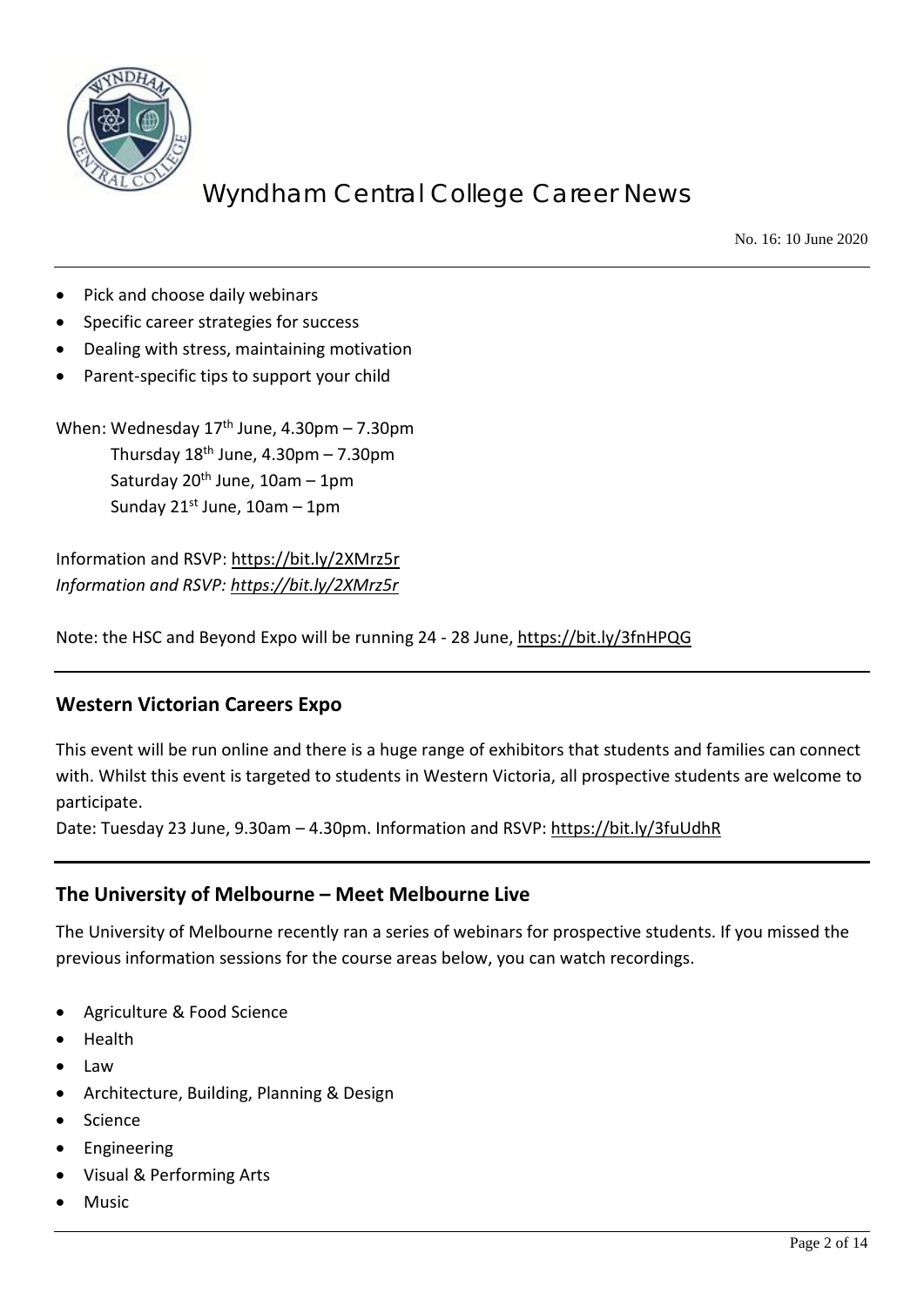

No. 16: 10 June 2020

- **Education**
- Veterinary Medicine
- Commerce
- IT & Computer Science

You can watch the webinars by visiting<http://bit.ly/2TJWmxa>

#### **Monash University - Inside Monash Seminars**

Monash University is running the following online information sessions for prospective students in June:

- 11 Law
- 11 The Monash Science

Experience

Information and RSVP - <https://bit.ly/2KZunV9>

Monash are also hosting an online information evening for prospective students and their families on Tuesday 16 June.

Register via<https://bit.ly/39GmmOQ>

### **Academy of Information Technology (AIT) – Virtual Open Day**

AIT campuses are located in Melbourne and Sydney. The institute offers diploma and degree courses in:

Mobile App Design Games Programming Game Design Information Technology Interactive Media Film 2D Animation 3D Design Digital Design Interior Design

The institute is running a virtual open day for prospective families. Date: Wednesday 10 June, 5pm – 7pm

Information and RSVP,<https://bit.ly/2We7WlK>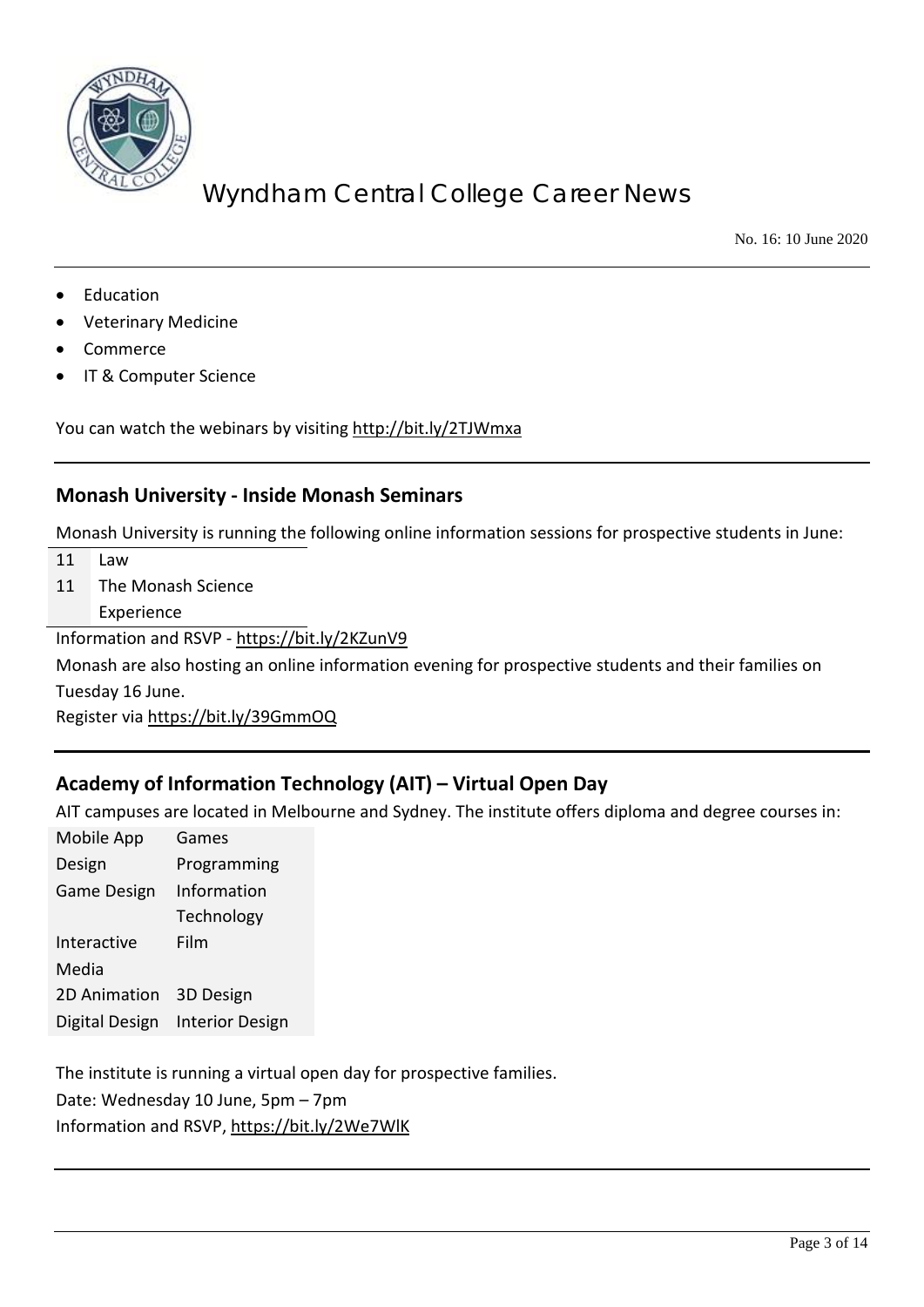

No. 16: 10 June 2020

#### **Discover Deakin Seminars**

Deakin University is running the following online information sessions for prospective students in June:

- 10 Creative Arts
- 11 Business Analytics
- 12 Artificial Intelligence
- 15 Architecture & Construction Management
- 16 Forensic Science
- 17 Law
- 17 Engineering
- 18 Sport Development & Management
- 22 Software Engineering
- 23 Biomedical Science
- 25 Environment

Information and RSVP - <https://bit.ly/2YIZXi5>

### **Australian Catholic University – Talk with Industry Series**

Australian Catholic University is running the following online sessions for prospective students:

17 June: Talk with occupational therapists and speech pathologists 2 July: Talk with exercise scientists and physiotherapists

Information and RSVP - <https://bit.ly/2XwbkYr>

### **Collarts – Webinar Series**

Collarts is running the following online webinars for prospective students:

June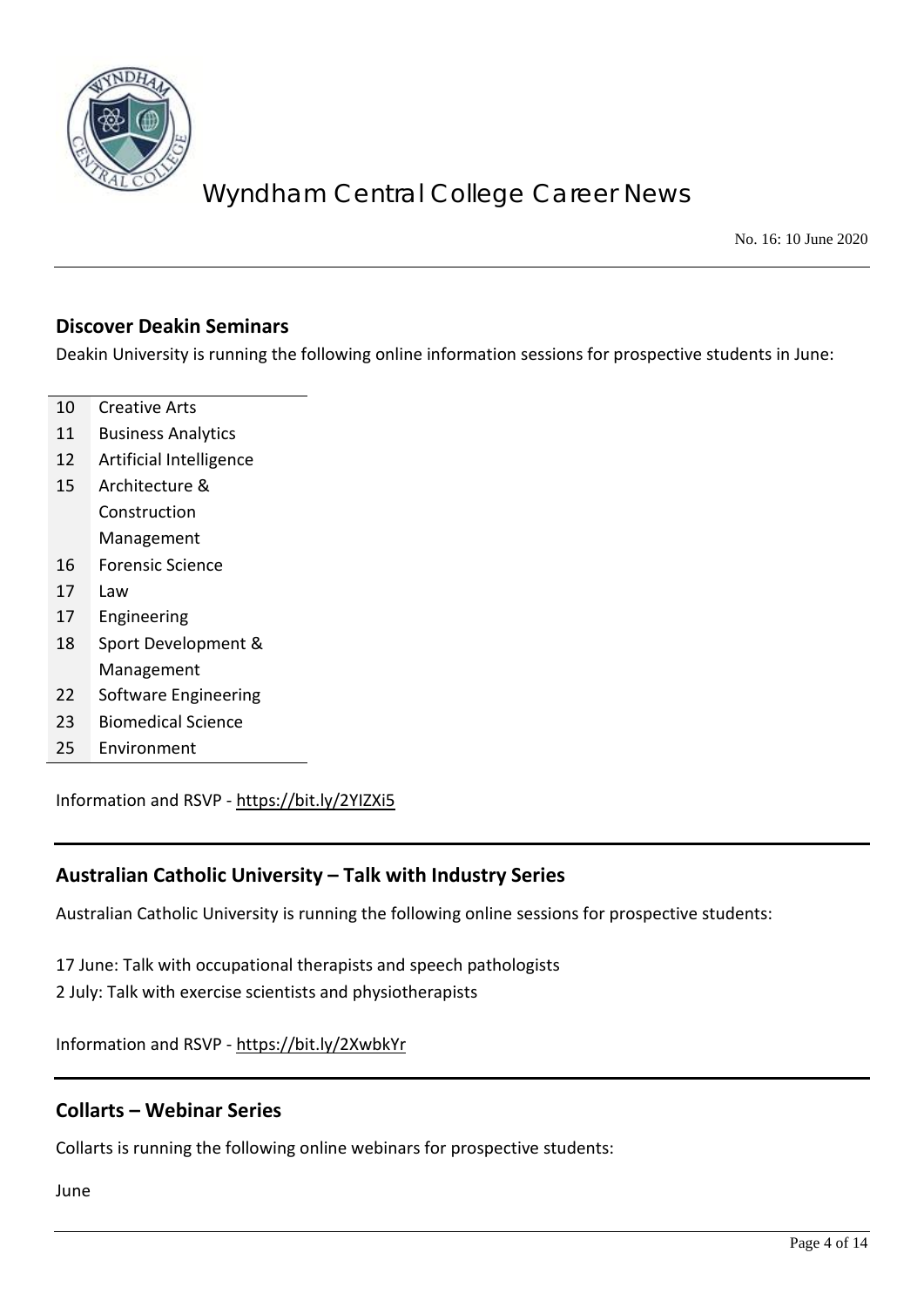

No. 16: 10 June 2020

- 29 Interior Design
- 30 Fashion & Sustainability
- 30 Fashion Marketing

#### July

- 1 Animation & VFX
- 1 Digital & Social Media
- 7 Dramatic Arts (Comedy)
- 7 Screen & Media
- 8 Music Performance
- 8 Music Production
- 9 Audio Engineering
- 10 Entertainment Management
- 10 Entertainment Journalism

Information and RSVP - <https://bit.ly/2KBApv2>

### **Swinburne University – Mid-Year Web Sessions**

Swinburne University is running the following online web sessions in June:

- 15 Recession proof careers
- 16 Tech and pandemics
- 17 Redesigning Melbourne (Architecture, Urban

Design, Engineering etc.)

18 Help with TAFE and

university fees

Information and RSVP - <https://bit.ly/2XgiQaW>

### **Federation University – Your Fed Future**

Federation University is running the following online information sessions for prospective students in June:

- 11 Study teaching and education
- 12 Criminal justice & criminology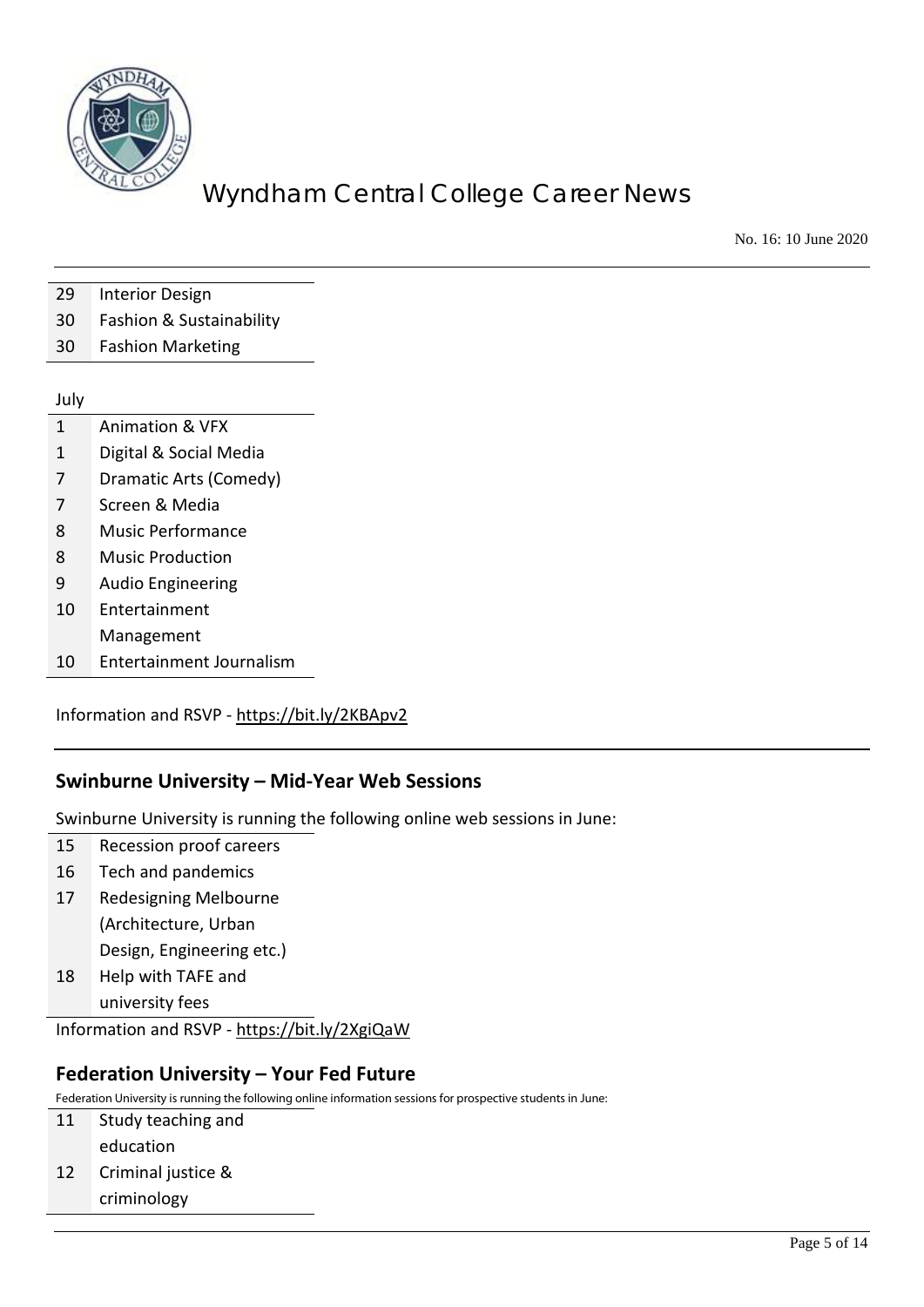

No. 16: 10 June 2020

- 15 Study business
- 17 Study social work
- 22 Study engineering

Information and RSVP - <https://bit.ly/2WfWfLo>

Access recordings of previous webinars on careers, pathways, scholarships and visual arts etc., at <https://bit.ly/3bKOIsq>

## **RMIT University – Discover What's Next series**

RMIT University is running the following online sessions for prospective students:

June

- 11 Art, Design & Architecture
- 18 Communications, Journalism & Media
- 23 Business & Law
- 25 Engineering
- 30 Flight Training & Aviation

July

- 2 Science 9 Computer Science & Information Technology 16 Fashion 23 Health & Biomedical Sciences 28 Education & Social Sciences
- 30 Building & Construction

Information and RSVP - <https://bit.ly/2M0UGeg>

## **UCAT ANZ Preparation Programs**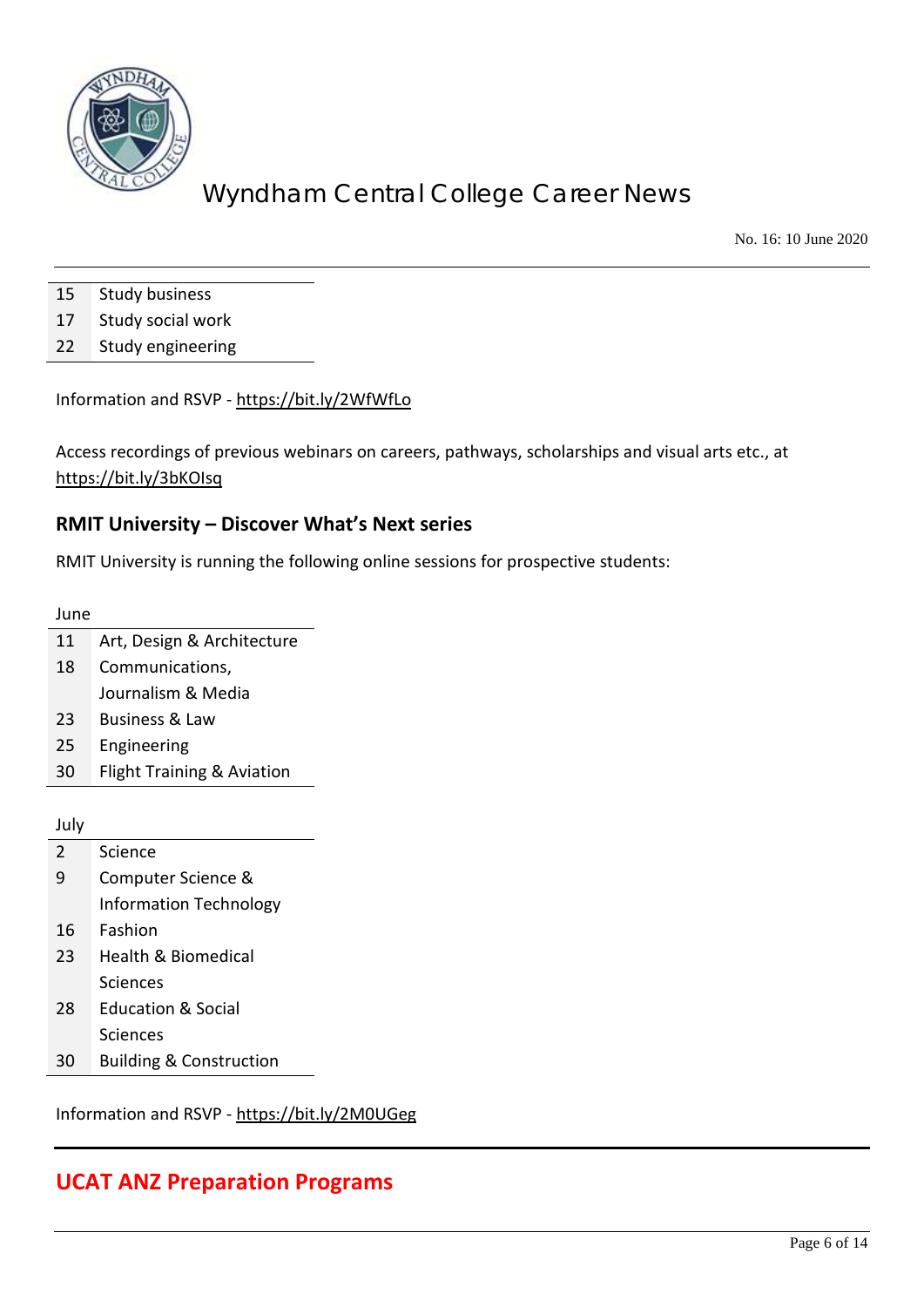

No. 16: 10 June 2020

MedEntry: You can view a free recording of the 2020 MedEntry UCAT bootcamp video at <https://bit.ly/3cLbrFR>

UCAT 2-week express challenge: UCAT Masterclass is running a 2-week express challenge. You can find information at<https://bit.ly/36NKEqr>

## **Webinars**

Why Years 9 & 10 Matter: Pathways to Harvard, Oxford, and Beyond

Learn how to start paving your path to top US and UK unis in Year 9 and 10 through subject selection, extracurriculars and more. Hosted by Crimson Education Australia Country Manager and Harvard grad, Shori Hijikata.

When: Saturday 20 June Information and RSVP:<https://bit.ly/3chLNYh>

### **How to Become a Pilot**

Basair is running sessions for prospective students on how to become a pilot. The webinars will provide information on the courses offered at Basair, as well as answer questions about how to become a pilot (i.e., cost, study pathway).

When: 22 and 25 June 2020 (repeated) Information and RSVP:<https://bit.ly/370jMUp>

## **Have You Considered Vocational Education and Training (VET)?**

Have you considered pursuing vocational education after school?

Research shows that 4/5 parents would prefer their child to go to university after school over vocational education and that many young people and parents don't understand the benefits of vocational education and training (e.g., TAFE, apprenticeships, traineeships).

2017 Australian research suggests that: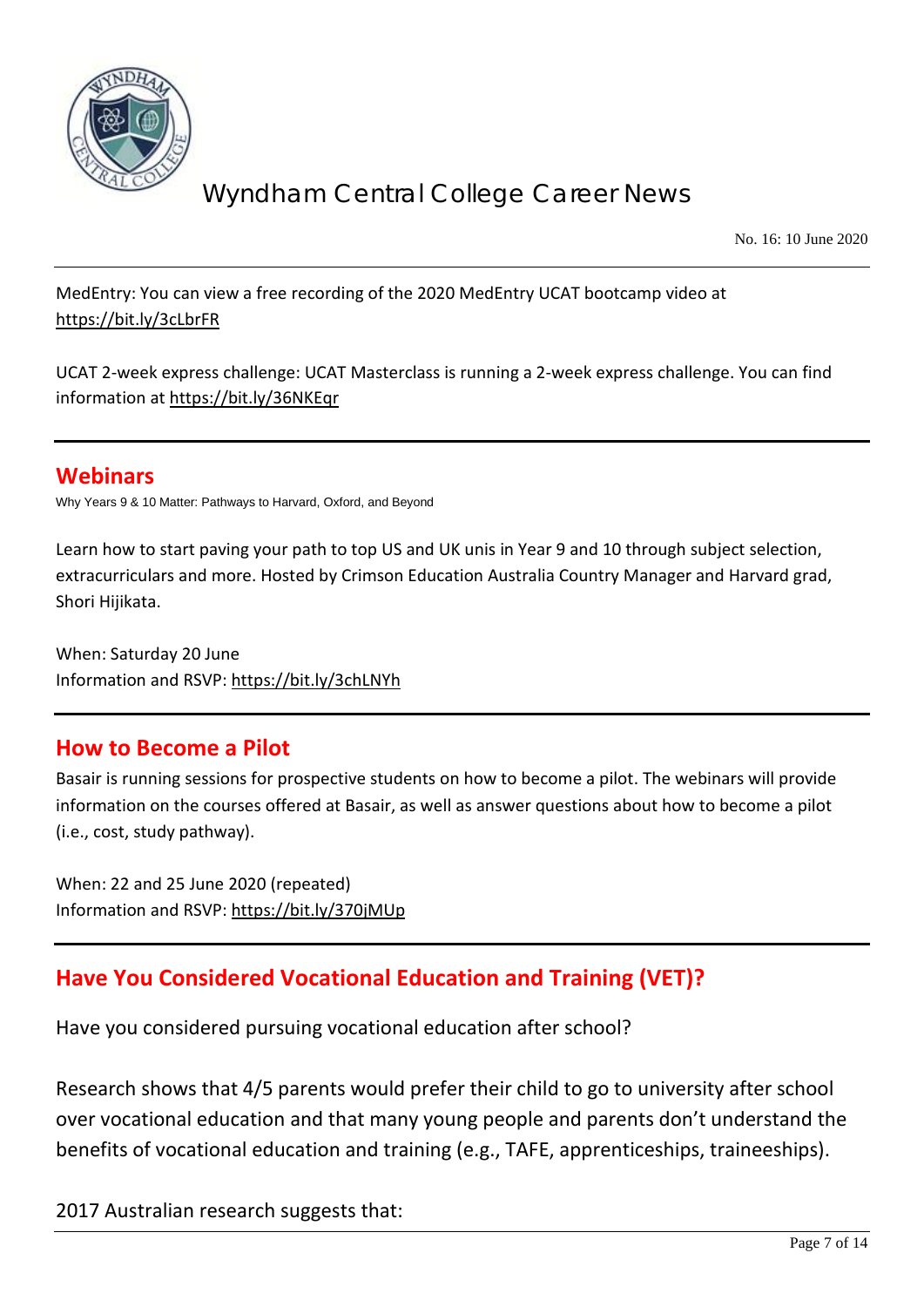

No. 16: 10 June 2020

- 9 out of the 10 top occupations predicted to have the most jobs growth are in vocational training areas.
- The median full-time income for a vocational education graduate is \$56,000 vs \$54,000 for someone with a bachelor degree.
- Nearly eight in 10 vocational education graduates have a job soon after training, vs about seven in 10 university graduates; and
- More than nine in 10 trade apprentices have jobs after finishing training.

You can read the research report at this link - <https://bit.ly/2l0YzlR>

## **Kangan Institute Information Sessions**

Kangan Institute offers vocational and higher education courses at campuses across Victoria such as Broadmeadows, Essendon, Moonee Ponds, Richmond and Docklands. The Institute has recently held digital information sessions for prospective students and recordings are available to watch.

Animal Studies Information Session: Includes courses in animal studies, companion animal services and veterinary nursing[, https://bit.ly/2MHr9Xd](https://bit.ly/2MHr9Xd)

Automotive Studies Information Session: Includes courses in automotive and motorsport, <https://bit.ly/3h9sZOy>

Health Studies Information Session: Includes courses in allied health, pathology collection, individual support, and leisure and health,<https://bit.ly/37iX7CD>

# **Study Security Studies at University**

Are you interested in humanities, politics, foreign affairs and law? Have you considered studying security studies? The following are examples of courses you can study:

### **Australia National University, Canberra**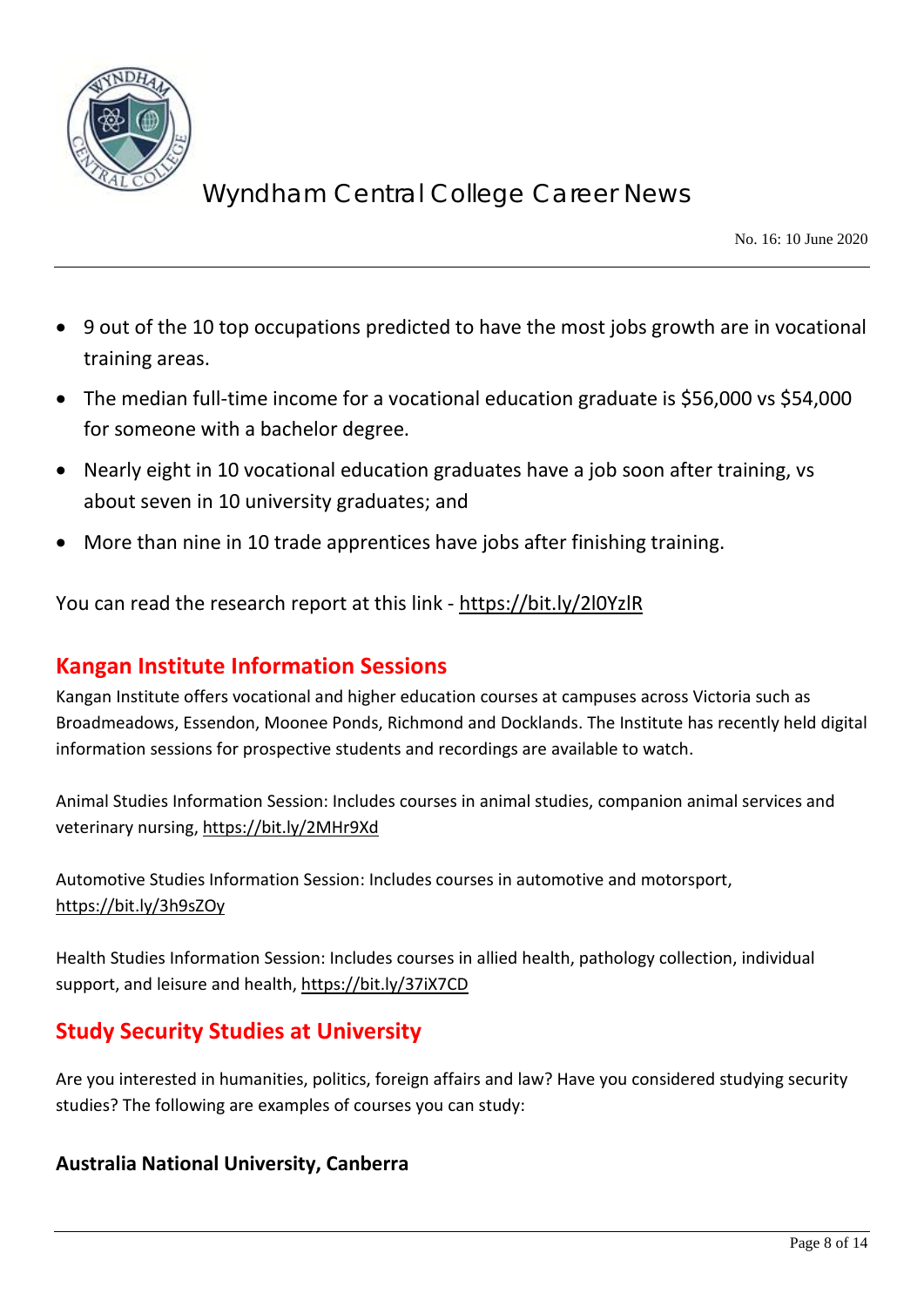

No. 16: 10 June 2020

Bachelor of International Security Studies. Excellent double degrees include Asian Studies, European Studies, International Relations, Political Science, Laws (Honours), and Criminology. You can complete a Diploma of Languages on the side of the degree,<http://bit.ly/2mVTXgg>

### **University of Canberra**

Bachelor of Arts majoring in National Security. Excellent second majors include Justice Studies; Management, Governance and Policy; Politics and International Relations; Law and Society; and Australian Politics and Public Policy. Excellent double degrees include Media and Public Affairs, and Laws, <http://bit.ly/2r9zabf>

### **Monash University, Clayton**

Master of International Relations (specialising in Governance and Security or Political Violence and Counter Terrorism). You will need to complete a Bachelor degree first. Ideal courses are Criminal Justice, Law, International Relations, International Studies etc.,<https://bit.ly/2R107LZ>

## **Business & Economics at Australia National University**

ANU College of Business and Economics (CBE) offer a wide range of business, economics and commerce degrees and majors.

The College has developed downloadable webinars about their CBE programs. You can download the webinars a[t https://bit.ly/3dOgm9x](https://bit.ly/3dOgm9x)

The College is also offering virtual one-on-one appointments with secondary students to provide them information, clarity and reassurance regarding their decision to study business and economics degrees at ANU.

You can book an appointment time at<https://bit.ly/2AOFJd1>

## **Interested in Working with People?**

Would you like a career where you can help people, but are not sure which university degree to do? Charles Sturt University has developed a free online taster course that will help you find the right path, so you can make a difference.

You can do the whole 20-hour course or navigate to the information most relevant to you. For information, visit<https://bit.ly/3dPH8yC>

## **Medicine at La Trobe University / The University of Melbourne**

Exciting news for regional students!!!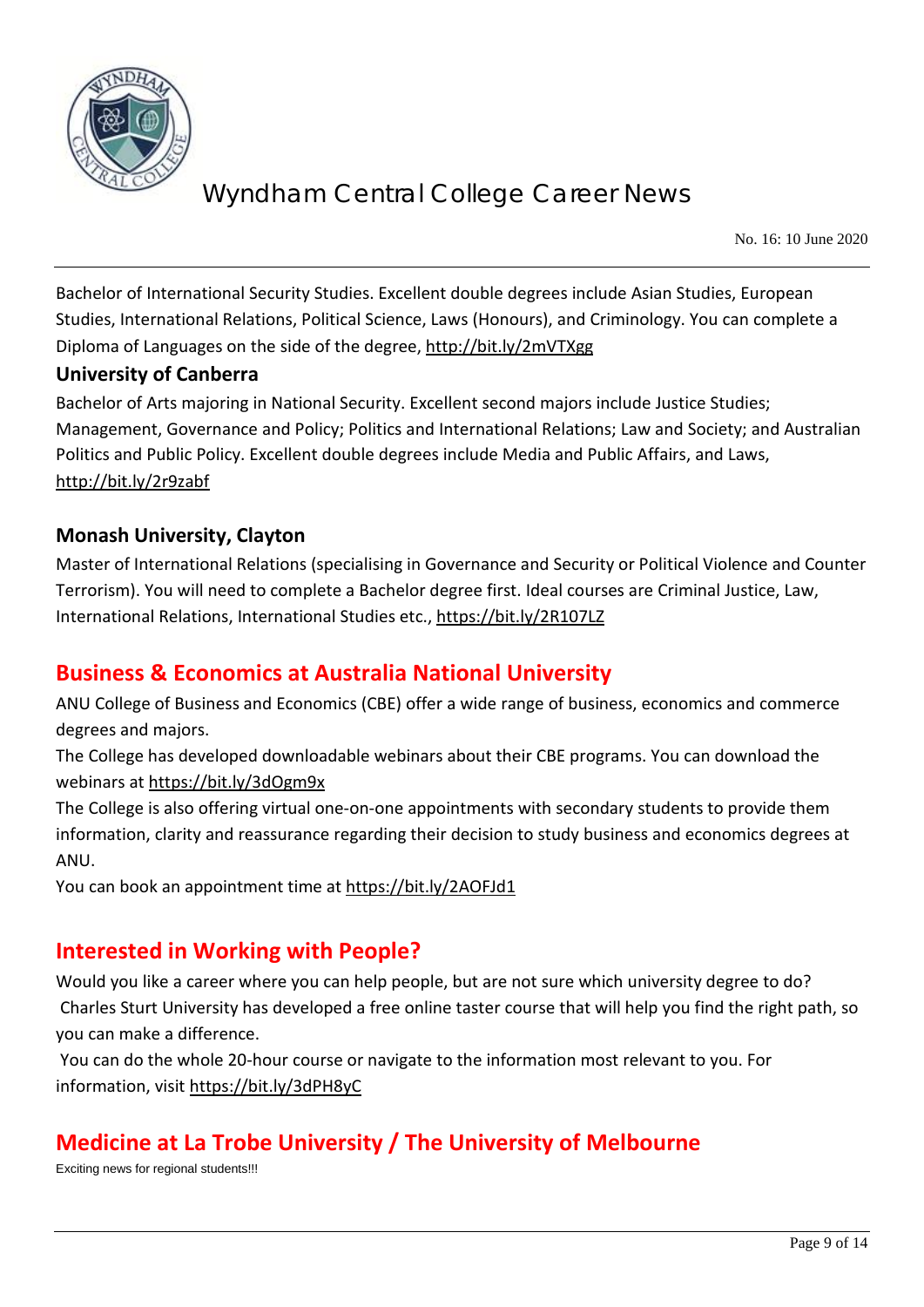

No. 16: 10 June 2020

La Trobe University and The University of Melbourne offer a Bachelor of Biomedical Science (Medical) / Doctor of Medicine pathway program.

For the 2021 intake, students will be able to apply for the Bachelor of Biomedical Science (Medical) via the Aspire Early Admissions Program.

Students who are accepted into the program and achieve an ATAR of at least 80 and meet subject prerequisites, will be guaranteed an interview.

Information on the course - <http://bit.ly/2VYOzgJ>

Information on Aspire - <http://bit.ly/2v9WOLN>

Webinar about the course, Thursday 11 June, 5.30pm – 6.30pm,<https://bit.ly/3f6tmHS>

## **Nursing at Charles Sturt University**

Congratulations to Charles Sturt! This year marks the 40<sup>th</sup> anniversary of the University delivering nursing and midwifery courses to regional students. Hear from some of their [passionate graduates](https://www.youtube.com/watch?v=sVRJhPou8z8&feature=emb_logo) who have hit the ground running as job-ready professionals,<https://bit.ly/2AkPuiW>

## **Agriculture Scholarship**

The Upskill and Invest – Young Farmers Scholarship is an opportunity to invest in young farmers and expand their skills, knowledge and agricultural expertise through the latest program backed by the Victorian Government.

The scholarship program is designed to be flexible, to fit with the current needs of young farmers and farm workers.

Up to \$10,000 is available per scholarship:

- Up to \$5,000 towards study
- Up to \$5,000 to invest in putting new skill into practice, with professional development, business planning or other on-farm activities

TAFE organisations such as Kangan Institute offer Agricultural courses that align with the scholarship, <https://bit.ly/3hcTUJl>

Applications are due by Sunday 14 June. Information on the scholarship and eligibility criteria <https://bit.ly/2AhxGp4>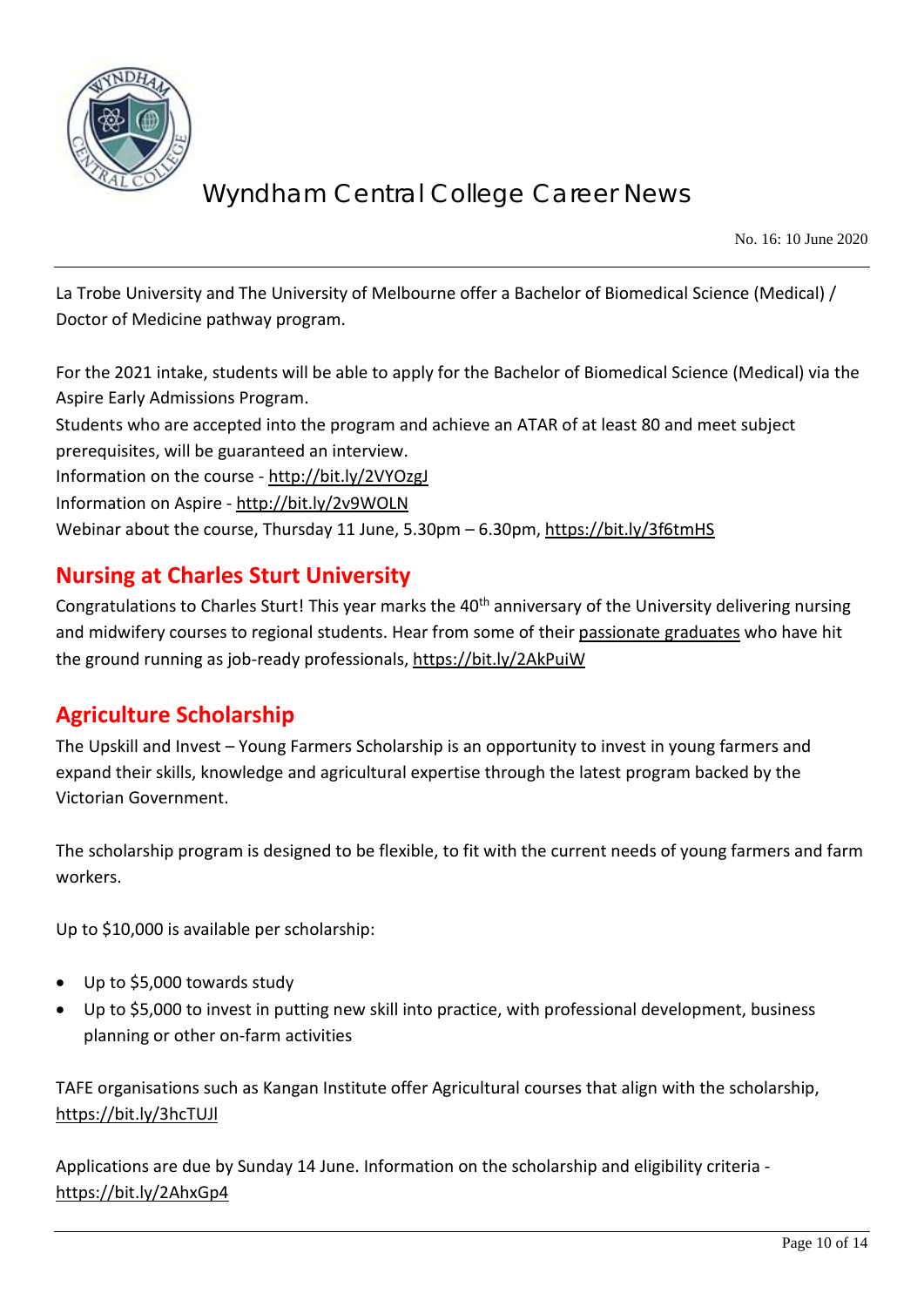

No. 16: 10 June 2020

## **Wildlife Conservation**

Passionate about wildlife conservation? You may like to explore the following courses as examples of what you can study at university:

### **La Trobe University**

Bachelor of Science (Wildlife and Conservation Biology),<http://bit.ly/242qe30>

### **Deakin University**

Bachelor of Environmental Science (Wildlife and Conservation Biology),<http://bit.ly/2dzOt9e>

For other vocational and higher education courses, search the Good Universities Guide, <http://bit.ly/1N6a3Pk>

# **Australian Defence Force - Gap Year Program**

The Australian Defence Force Gap Year program provides an opportunity for young Australians who have finished Year 12 to experience military training and lifestyle whilst gaining new skills and pay over their Gap Year in the Army, Navy or Air Force.

You will earn more than \$45,000, have subsidised accommodation and full medical and dental coverage. The following roles still have spaces for applicants:

### **Army**

• Warehouse Coordinator

### **Air Force (applications close in June)**

- Administration Assistant
- Airbase Protection & Security
- Airfield Defence Guard
- Aviation Support Technician

### **Navy (applications close 31 July)**

- Electronics Engineer
- Electronics Engineering Submariner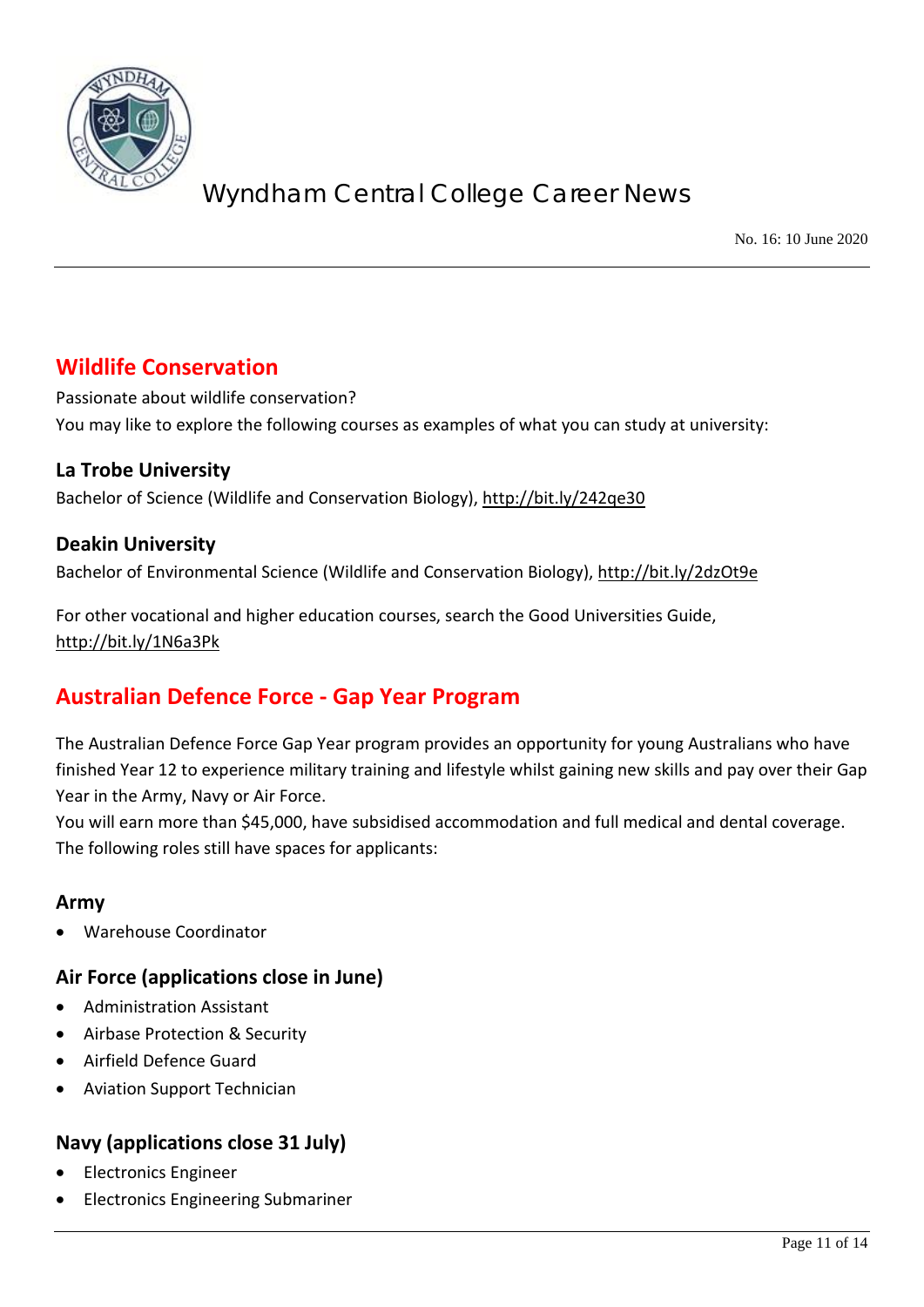

No. 16: 10 June 2020

- Helicopter Pilot
- Marine Engineer
- Marine Engineer Submariner
- Maritime Aviation Warfare Officer
- Maritime Logistics Officer
- Maritime Warfare Officer
- Maritime Warfare Officer Submariner
- Sailor

For more information and to start your application, go to<http://bit.ly/1dVvxxV>

## **Careers in Economics**

Why study economics? Careers With STEM hit up a team from the country's biggest employer of economists – The Reserve Bank of Australia – and asked them how they landed their roles, what they studied at high school and why their current gigs are so awesome - <https://bit.ly/2AlhDqj>

What careers are there in economics? Careers With STEM and The Reserve Bank of Australia have developed a free 8-page careers e-magazine just for you! Download it at<https://bit.ly/3h8AlC7>

# **University Early Entry Programs (Year 12)**

The following are examples of early admission programs that are now open for the 2021 intake:

### **VICTORIA**

**La Trobe University** Aspire Early Admissions Program Applications close 31 August 2020<http://bit.ly/2v9WOLN>

**Victoria University** VU Guaranteed Selected schools only Applications close 9 October, 2020 <https://bit.ly/2Kw3ND6>

**Coming soon! Swinburne University**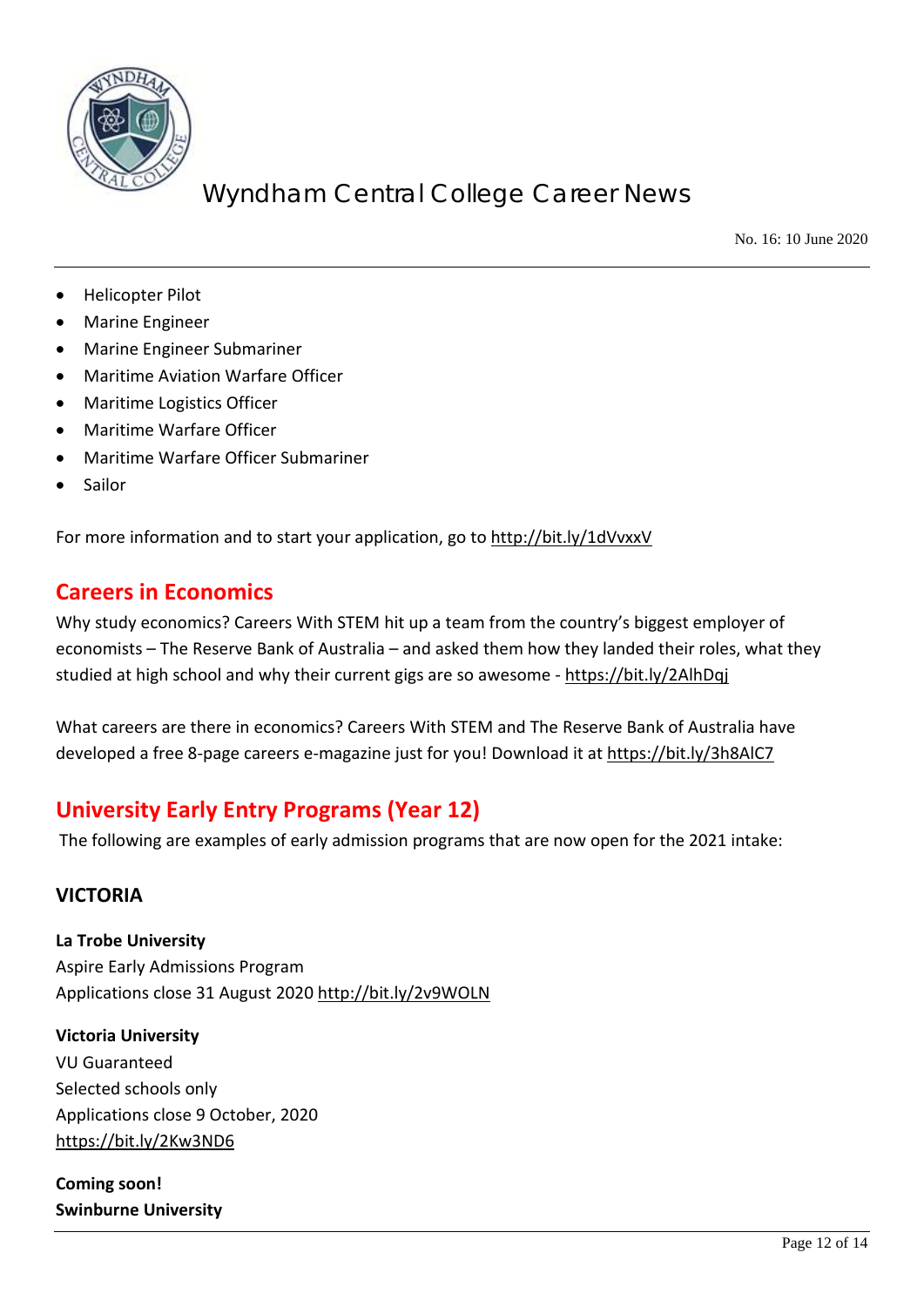

No. 16: 10 June 2020

**NEW SOUTH WALES University of New England** Direct Early Entry Program Applications close Friday 25 September, 2020 <https://bit.ly/39H4iVo>

**TASMANIA University of Tasmania** Schools Recommendation Program Various dates for close of applications <https://bit.ly/2WjIGKX>

### **MULTIPLE STATES**

**Australian Catholic University** Community Achievers Program Various closing dates for each campus<https://bit.ly/2KjeSqJ>

**Australian Catholic University** Passion for Business Passion for Law <https://bit.ly/39y07e6>

**Southern Cross University (Program 1)** Transition to University Various closing dates <https://bit.ly/3eyFmTb>

### **Southern Cross University (Program 2)**

STAR Early Offer Applications close in September<https://bit.ly/2AADGZO>

Mrs Kathy Karlovic